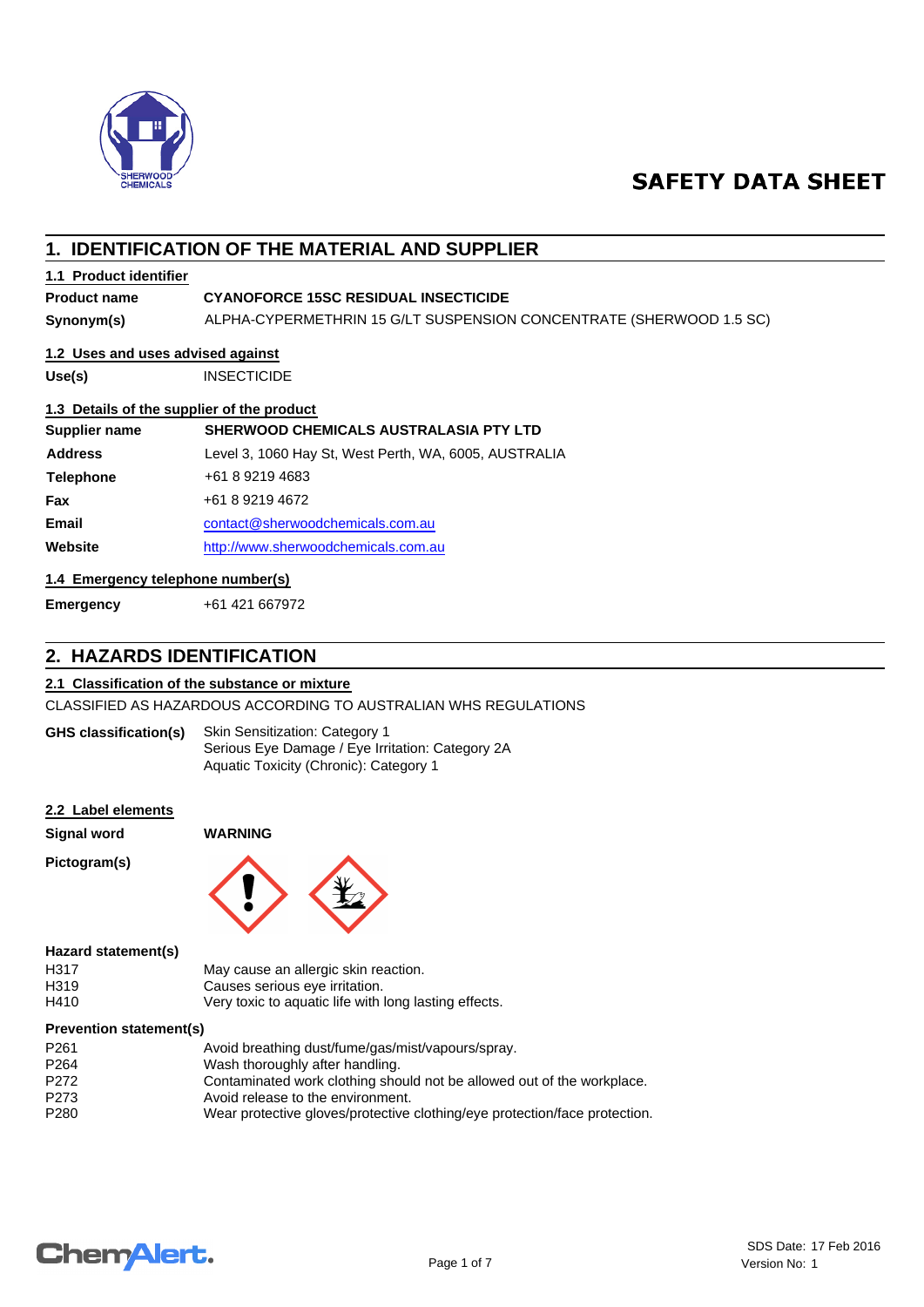#### **Response statement(s)**

| IF ON SKIN: Wash with plenty of soap and water.                                                            |
|------------------------------------------------------------------------------------------------------------|
| IF IN EYES: Rinse cautiously with water for several minutes. Remove contact lenses, if present and easy to |
| do. Continue rinsing.                                                                                      |
| Specific treatment is advised - see first aid instructions.                                                |
| If skin irritation or rash occurs: Get medical advice/attention.                                           |
| If eye irritation persists: Get medical advice/attention.                                                  |
| Wash contaminated clothing before reuse.                                                                   |
| Collect spillage.                                                                                          |
|                                                                                                            |

#### **Storage statement(s)**

None allocated.

#### **Disposal statement(s)**

P501 Dispose of contents/container in accordance with relevant regulations.

#### **2.3 Other hazards**

No information provided.

# **3. COMPOSITION/ INFORMATION ON INGREDIENTS**

#### **3.1 Substances / Mixtures**

| Ingredient                | <b>CAS Number</b> | <b>EC Number</b> | Content |
|---------------------------|-------------------|------------------|---------|
| ALPHA-CYPERMETHRIN        | 67375-30-8        | 614-054-3        | 1.5%    |
| WATER                     | 7732-18-5         | 231-791-2        | >78%    |
| NON HAZARDOUS INGREDIENTS | Not Available     | Not Available    | $<$ 20% |

# **4. FIRST AID MEASURES**

#### **4.1 Description of first aid measures**

If in eyes, hold eyelids apart and flush continuously with running water. Continue flushing until advised to stop by a Poisons Information Centre, a doctor, or for at least 15 minutes. **Eye Inhalation** If inhaled, remove from contaminated area. Apply artificial respiration if not breathing. **Skin** If skin or hair contact occurs, remove contaminated clothing and flush skin and hair with running water. **Ingestion** For advice, contact a Poison Information Centre on 13 11 26 (Australia Wide) or a doctor (at once). **First aid facilities** Eye wash facilities should be available.

#### **4.2 Most important symptoms and effects, both acute and delayed**

See Section 11 for more detailed information on health effects and symptoms.

**4.3 Immediate medical attention and special treatment needed**

Treat symptomatically.

# **5. FIRE FIGHTING MEASURES**

## **5.1 Extinguishing media**

Use an extinguishing agent suitable for the surrounding fire.

#### **5.2 Special hazards arising from the substance or mixture**

Non flammable. May evolve toxic gases (halides, hydrogen halides, carbon oxides) when heated to decomposition.

#### **5.3 Advice for firefighters**

Treat as per requirements for surrounding fires. Evacuate area and contact emergency services. Remain upwind and notify those downwind of hazard. Wear full protective equipment including Self Contained Breathing Apparatus (SCBA) when combating fire. Use waterfog to cool intact containers and nearby storage areas.

#### **5.4 Hazchem code**

- • $3Z$ <br>• $3$ Alcohol Resistant Foam is the preferred firefighting medium but, if it is not available, normal foam can be used.
- Z Wear full fire kit and breathing apparatus. Contain spill and run-off.

# **ChemAlert.**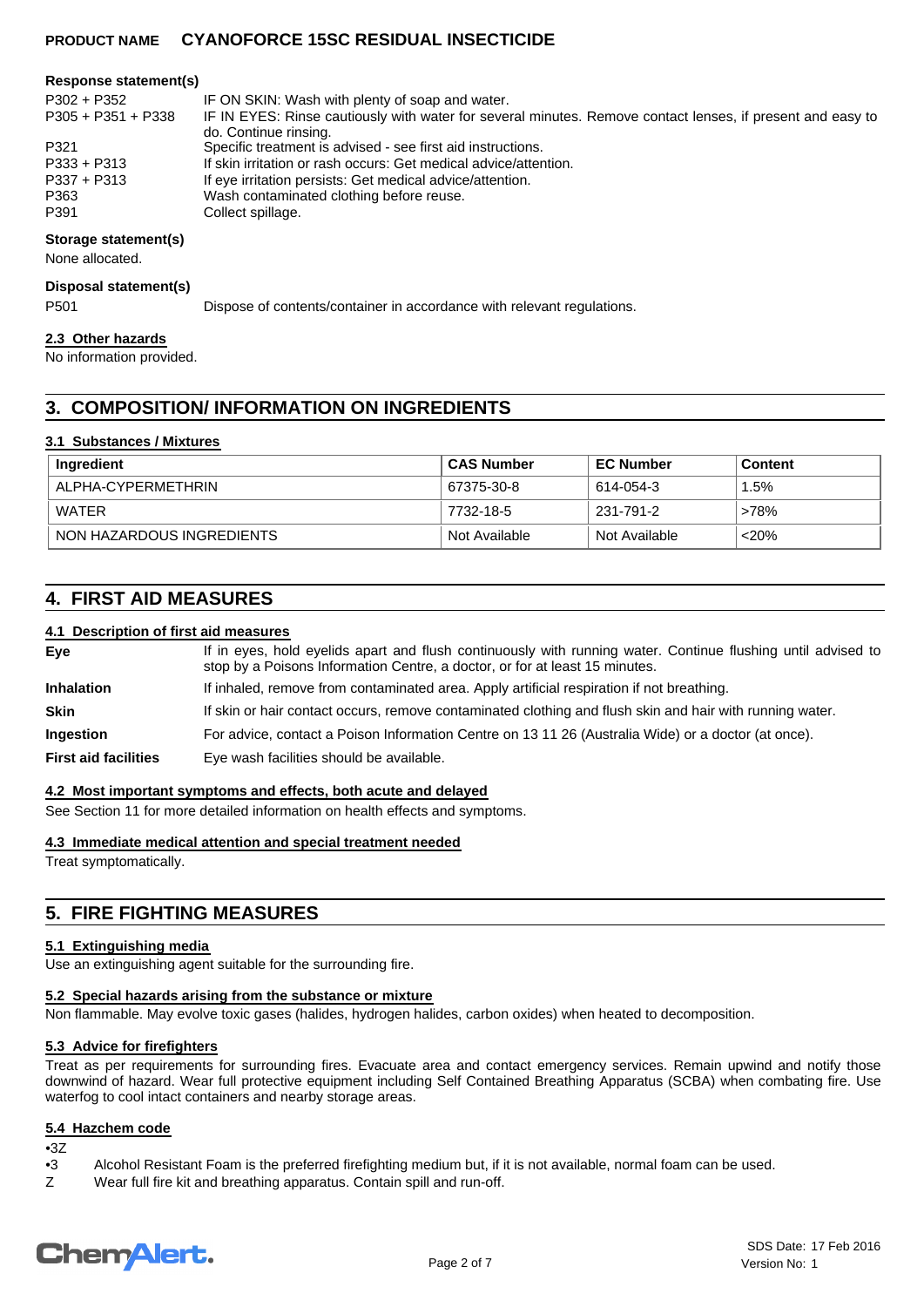# **6. ACCIDENTAL RELEASE MEASURES**

#### **6.1 Personal precautions, protective equipment and emergency procedures**

Wear Personal Protective Equipment (PPE) as detailed in section 8 of the SDS. Clear area of all unprotected personnel. Ventilate area where possible. Contact emergency services where appropriate.

#### **6.2 Environmental precautions**

Prevent product from entering drains and waterways.

#### **6.3 Methods of cleaning up**

Contain spillage, then cover / absorb spill with non-combustible absorbent material (vermiculite, sand, or similar), collect and place in suitable containers for disposal.

#### **6.4 Reference to other sections**

See Sections 8 and 13 for exposure controls and disposal.

# **7. HANDLING AND STORAGE**

#### **7.1 Precautions for safe handling**

Before use carefully read the product label. Use of safe work practices are recommended to avoid eye or skin contact and inhalation. Observe good personal hygiene, including washing hands before eating. Prohibit eating, drinking and smoking in contaminated areas.

#### **7.2 Conditions for safe storage, including any incompatibilities**

Store in a cool, dry, well ventilated area, removed from incompatible substances and foodstuffs. Ensure containers are adequately labelled, protected from physical damage and sealed when not in use.

#### **7.3 Specific end use(s)**

No information provided.

# **8. EXPOSURE CONTROLS / PERSONAL PROTECTION**

#### **8.1 Control parameters**

#### **Exposure standards**

No exposure standards have been entered for this product.

#### **Biological limits**

No biological limit values have been entered for this product.

#### **8.2 Exposure controls**

**Engineering controls** Avoid inhalation. If using indoors, ensure there is adequate natural ventilation. Increase air flow by opening windows/doors or using mechanical extraction units.

#### **PPE**

| Eye / Face  | Wear splash-proof goggles.                                                                                                                                   |
|-------------|--------------------------------------------------------------------------------------------------------------------------------------------------------------|
| Hands       | Wear PVC or rubber gloves.                                                                                                                                   |
| Body        | Wear coveralls. When using large quantities or where heavy contamination is likely, wear rubber boots.                                                       |
| Respiratory | At high vapour levels, wear a Type A (Organic vapour) respirator. If spraying, wear a Type A-Class P1<br>(Organic gases/vapours and Particulate) respirator. |



# **9. PHYSICAL AND CHEMICAL PROPERTIES**

# **9.1 Information on basic physical and chemical properties**

**Appearance** WHITE TO BEIGE LIQUID **Odour** SLIGHT ODOUR **Flammability** NON FLAMMABLE **Flash point NOT RELEVANT** 

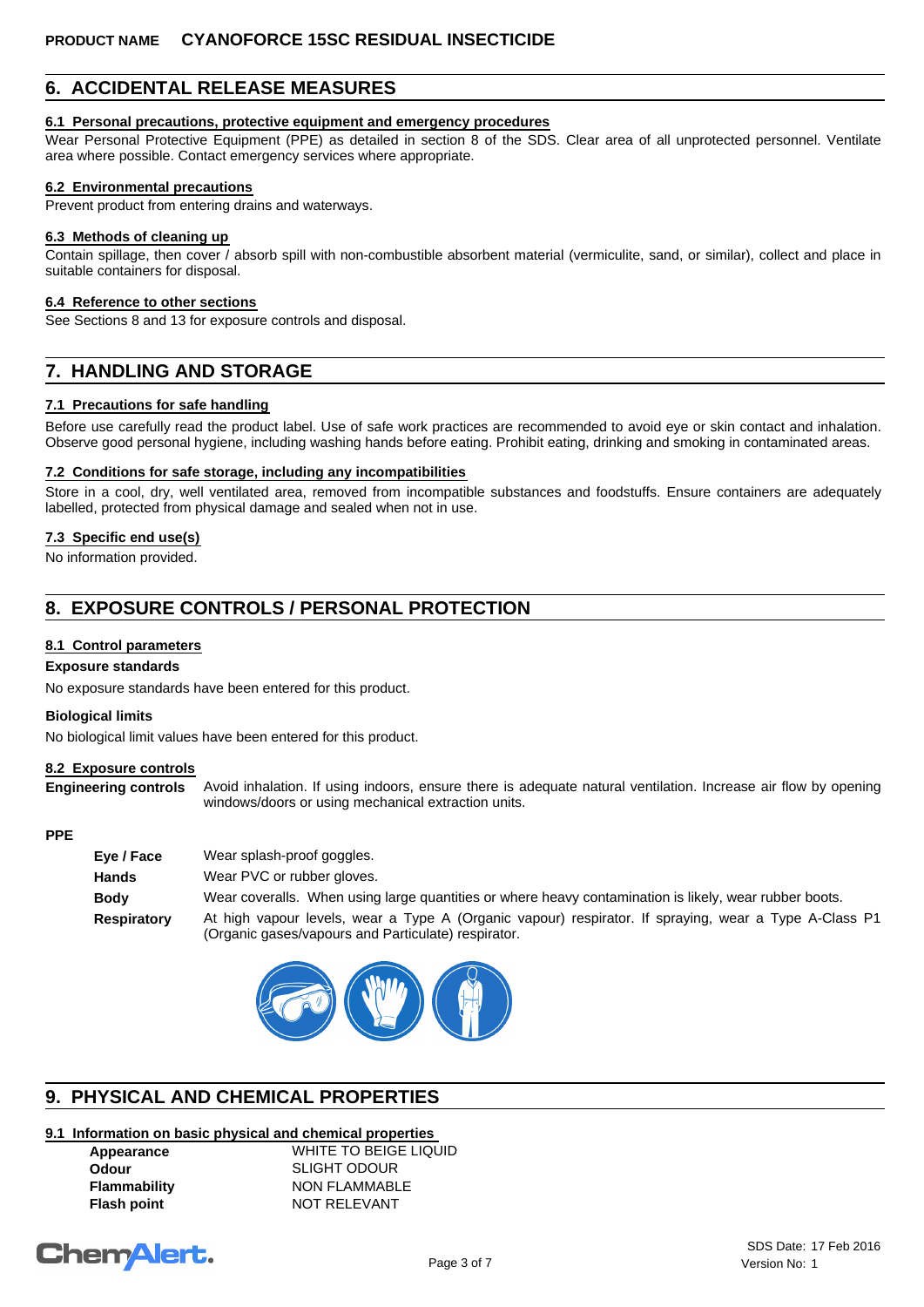#### **9.1 Information on basic physical and chemical properties**

| <b>Boiling point</b>             | 100°C (Approximately) |
|----------------------------------|-----------------------|
| <b>Melting point</b>             | 0°C (Approximately)   |
| <b>Evaporation rate</b>          | AS FOR WATER          |
| рH                               | <b>NOT AVAILABLE</b>  |
| Vapour density                   | <b>NOT AVAILABLE</b>  |
| <b>Specific gravity</b>          | 1.01 to 1.02          |
| Solubility (water)               | <b>SOLUBLE</b>        |
| Vapour pressure                  | 18 mm Hg @ 20°C       |
| <b>Upper explosion limit</b>     | <b>NOT RELEVANT</b>   |
| <b>Lower explosion limit</b>     | <b>NOT RELEVANT</b>   |
| <b>Partition coefficient</b>     | <b>NOT AVAILABLE</b>  |
| <b>Autoignition temperature</b>  | <b>NOT AVAILABLE</b>  |
| <b>Decomposition temperature</b> | <b>NOT AVAILABLE</b>  |
| Viscosity                        | <b>NOT AVAILABLE</b>  |
| <b>Explosive properties</b>      | <b>NOT AVAILABLE</b>  |
| <b>Oxidising properties</b>      | <b>NOT AVAILABLE</b>  |
| <b>Odour threshold</b>           | <b>NOT AVAILABLE</b>  |
| 9.2 Other information            |                       |
| % Volatiles                      | > 60 % (Water)        |
|                                  |                       |

# **10. STABILITY AND REACTIVITY**

## **10.1 Reactivity**

Carefully review all information provided in sections 10.2 to 10.6.

#### **10.2 Chemical stability**

Stable under recommended conditions of storage.

#### **10.3 Possibility of hazardous reactions**

Polymerization will not occur.

# **10.4 Conditions to avoid**

Avoid heat, sparks, open flames and other ignition sources.

## **10.5 Incompatible materials**

Incompatible with oxidising agents (e.g. hypochlorites), acids (e.g. nitric acid) and alkalis (e.g. sodium hydroxide).

#### **10.6 Hazardous decomposition products**

May evolve toxic gases (halides, hydrogen halides, carbon oxides) when heated to decomposition.

# **11. TOXICOLOGICAL INFORMATION**

## **11.1 Information on toxicological effects**

#### **Acute toxicity Information available for the product:**

No known toxicological effects from this product. Based on available data, the classification criteria are not met.

#### **Information available for the ingredient(s):**

| Ingredient         | <b>Oral Toxicity</b> | <b>Dermal Toxicity</b> | <b>Inhalation Toxicity</b> |
|--------------------|----------------------|------------------------|----------------------------|
|                    | (LD50)               | (LD50)                 | (LC50)                     |
| ALPHA-CYPERMETHRIN | 79 mg/kg (rat)       | 500 mg/kg (rat)        | $- -$                      |

| <b>Skin</b>             | Contact may result in irritation, stinging sensation, rash and possible numbness.                                                                                                                                                              |  |  |  |
|-------------------------|------------------------------------------------------------------------------------------------------------------------------------------------------------------------------------------------------------------------------------------------|--|--|--|
| Eye                     | Contact may result in irritation, lacrimation and redness.                                                                                                                                                                                     |  |  |  |
| <b>Sensitization</b>    | May cause an allergic skin reaction. This product is not classified as a respiratory sensitiser.                                                                                                                                               |  |  |  |
| <b>Mutagenicity</b>     | Insufficient data available to classify as a mutagen.                                                                                                                                                                                          |  |  |  |
| Carcinogenicity         | Insufficient data available to classify as a carcinogen.                                                                                                                                                                                       |  |  |  |
| <b>Reproductive</b>     | Insufficient data available to classify as a reproductive toxin.                                                                                                                                                                               |  |  |  |
| STOT-single<br>exposure | Over exposure may result in irritation of the nose and throat, with coughing. High level exposure may result in<br>CNS stimulation with nervousness, salivation, dizziness, tremors, breathing difficulties (wheezing) and<br>unconsciousness. |  |  |  |

# **ChemAlert.**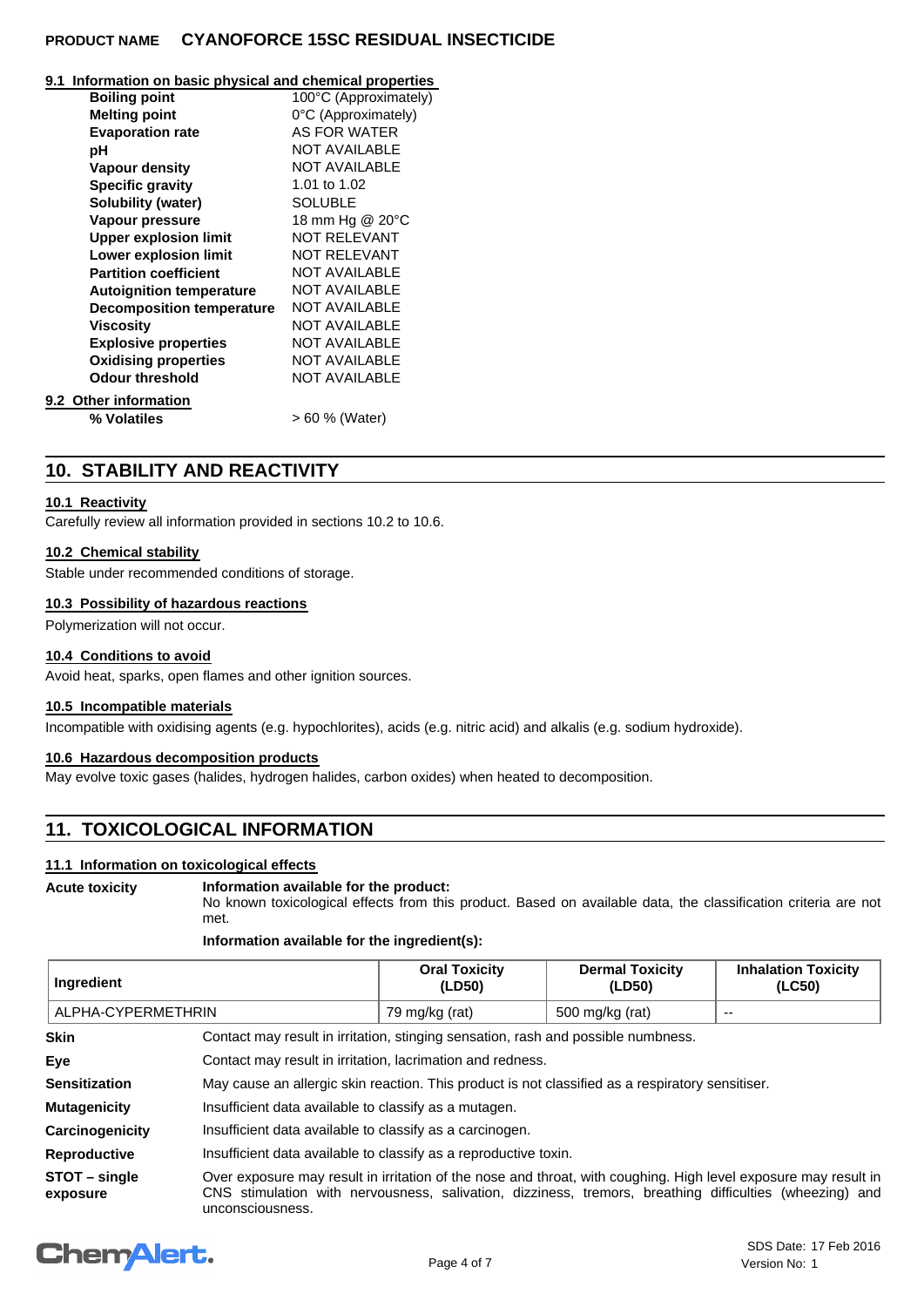**STOT – repeated** Not classified as causing organ damage from repeated exposure. **exposure**

**Aspiration** Not classified as causing aspiration.

# **12. ECOLOGICAL INFORMATION**

## **12.1 Toxicity**

Toxic to aquatic life with long lasting effects.

## **12.2 Persistence and degradability**

No information provided.

#### **12.3 Bioaccumulative potential**

No information provided.

## **12.4 Mobility in soil**

No information provided.

## **12.5 Other adverse effects**

Synthetic pyrethroids have been shown to be highly toxic to fish, aquatic arthropods and bees in laboratory tests. However, in practice no serious adverse effects have been reported with normal use because of low rates of application and low persistence in the environment. Low toxicity to birds and mammals.

# **13. DISPOSAL CONSIDERATIONS**

#### **13.1 Waste treatment methods**

**Waste disposal** Residual product will be disposed of when the container is returned. Contact the manufacturer/supplier for additional information (if required).

Legislation **Dispose of in accordance with relevant local legislation.** 

# **14. TRANSPORT INFORMATION**

# **CLASSIFIED AS A DANGEROUS GOOD BY THE CRITERIA OF THE ADG CODE**



|                                     | <b>LAND TRANSPORT</b><br>(ADG)                            | <b>SEA TRANSPORT</b><br>(IMDG / IMO)                      | <b>AIR TRANSPORT</b><br>(IATA / ICAO)                     |
|-------------------------------------|-----------------------------------------------------------|-----------------------------------------------------------|-----------------------------------------------------------|
| 14.1 UN Number                      | 3082                                                      | 3082                                                      | 3082                                                      |
| 14.2 Proper<br><b>Shipping Name</b> | ENVIRONMENTALLY<br>HAZARDOUS SUBSTANCE,<br>LIQUID, N.O.S. | ENVIRONMENTALLY<br>HAZARDOUS SUBSTANCE,<br>LIQUID, N.O.S. | ENVIRONMENTALLY<br>HAZARDOUS SUBSTANCE,<br>LIQUID, N.O.S. |
| 14.3 Transport<br>hazard class      |                                                           | 9                                                         | 9                                                         |
| 14.4 Packing Group                  | Ш                                                         | Ш                                                         | Ш                                                         |

**14.5 Environmental hazards** Marine Pollutant

|  | 14.6 Special precautions for user |  |
|--|-----------------------------------|--|
|  |                                   |  |

| <b>Hazchem code</b> | $\bullet 37$    |
|---------------------|-----------------|
| <b>GTEPG</b>        | 9C <sub>1</sub> |
| <b>EMS</b>          | F-A, S-F        |

# **15. REGULATORY INFORMATION**

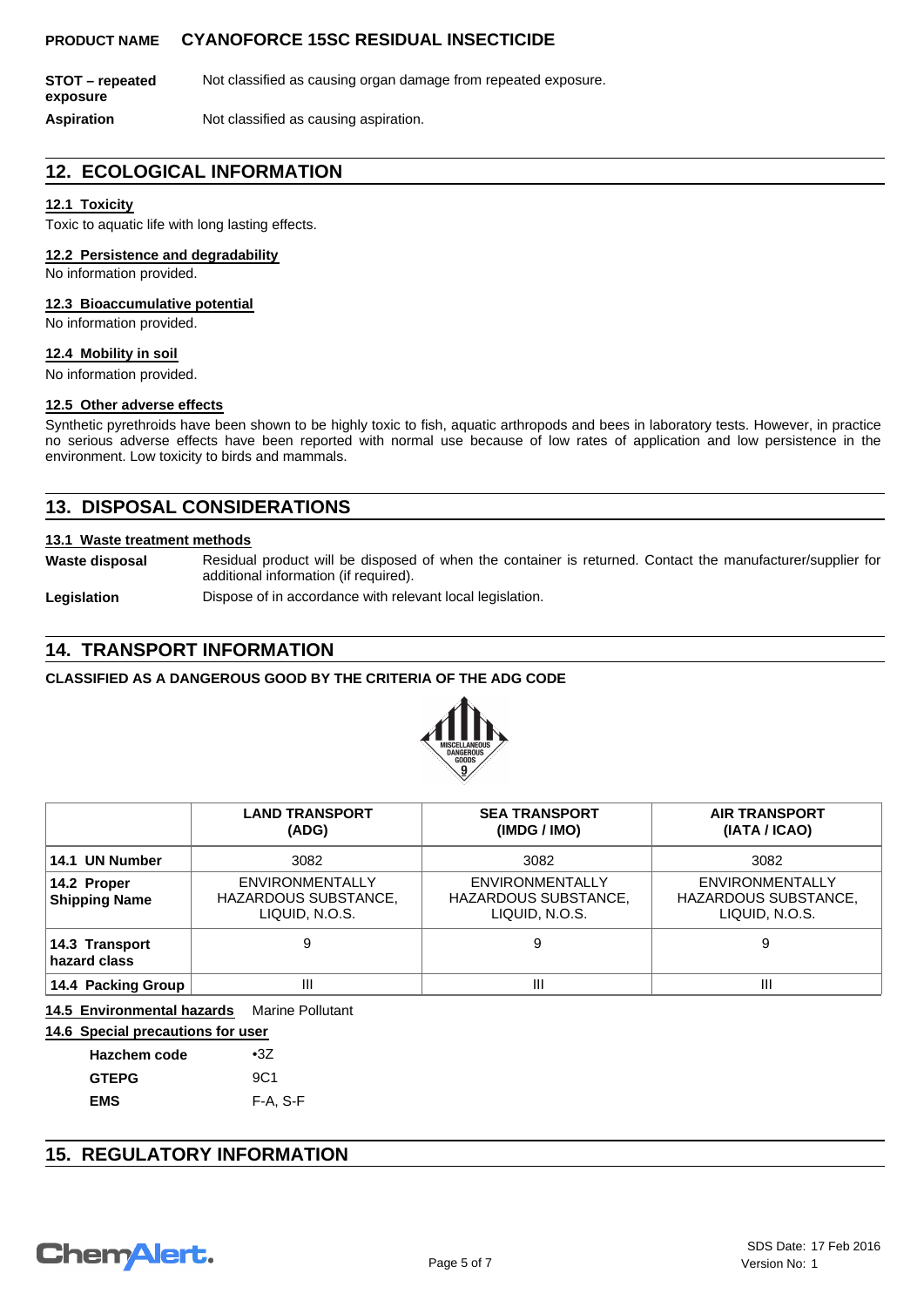|                        |                                                                                                                                              | 15.1 Safety, health and environmental regulations/legislation specific for the substance or mixture                                                                    |  |  |
|------------------------|----------------------------------------------------------------------------------------------------------------------------------------------|------------------------------------------------------------------------------------------------------------------------------------------------------------------------|--|--|
| <b>Poison schedule</b> | Classified as a Schedule 5 (S5) Standard for the Uniform Scheduling of Medicines and Poisons (SUSMP).                                        |                                                                                                                                                                        |  |  |
| <b>Classifications</b> | Safework Australia criteria is based on the Globally Harmonised System (GHS) of Classification and<br>Labelling of Chemicals.                |                                                                                                                                                                        |  |  |
|                        | The classifications and phrases listed below are based on the Approved Criteria for Classifying Hazardous<br>Substances [NOHSC: 1008(2004)]. |                                                                                                                                                                        |  |  |
| <b>Hazard codes</b>    | N<br>Xi                                                                                                                                      | Dangerous for the environment<br>Irritant                                                                                                                              |  |  |
| <b>Risk phrases</b>    | R36<br>R43<br>R50/53                                                                                                                         | Irritating to eyes.<br>May cause sensitisation by skin contact.<br>Very toxic to aquatic organisms, may cause long-term adverse effects in the aquatic<br>environment. |  |  |
| Safety phrases         | S <sub>2</sub><br>S <sub>13</sub><br>S <sub>23</sub>                                                                                         | Keep out of reach of children.<br>Keep away from food, drink and animal feeding stuffs.<br>Do not breathe gas/fumes/vapour/spray (where applicable).                   |  |  |
| Inventory listing(s)   | <b>AUSTRALIA: AICS (Australian Inventory of Chemical Substances)</b><br>All components are listed on AICS, or are exempt.                    |                                                                                                                                                                        |  |  |

# **16. OTHER INFORMATION**

ENVIRONMENTAL TOXICITY OF SYNTHETIC PYRETHROIDS: Synthetic pyrethroids have been shown to be toxic to fish, aquatic arthropods and bees in laboratory tests. However, in practical use, no serious adverse effects have been reported due to the small quantities used and lack of persistence in the environment. The toxicity of synthetic pyrethroids in birds and domestic animals is low [WHO; Environmental Health Criteria 99: Cyhalothrin p.13 (1990)]. **Additional information**

> EXPOSURE STANDARDS - TIME WEIGHTED AVERAGES: Exposure standards are established on the premise of an 8 hour work period of normal intensity, under normal climatic conditions and where a 16 hour break between shifts exists to enable the body to eliminate absorbed contaminants. In the following circumstances, exposure standards must be reduced: Strenuous work conditions; hot, humid climates; high altitude conditions; extended shifts (which increase the exposure period and shorten the period of recuperation).

PERSONAL PROTECTIVE EQUIPMENT GUIDELINES:

The recommendation for protective equipment contained within this report is provided as a guide only. Factors such as method of application, working environment, quantity used, product concentration and the availability of engineering controls should be considered before final selection of personal protective equipment is made.

HEALTH EFFECTS FROM EXPOSURE:

It should be noted that the effects from exposure to this product will depend on several factors including: frequency and duration of use; quantity used; effectiveness of control measures; protective equipment used and method of application. Given that it is impractical to prepare a ChemAlert report which would encompass all possible scenarios, it is anticipated that users will assess the risks and apply control methods where appropriate.